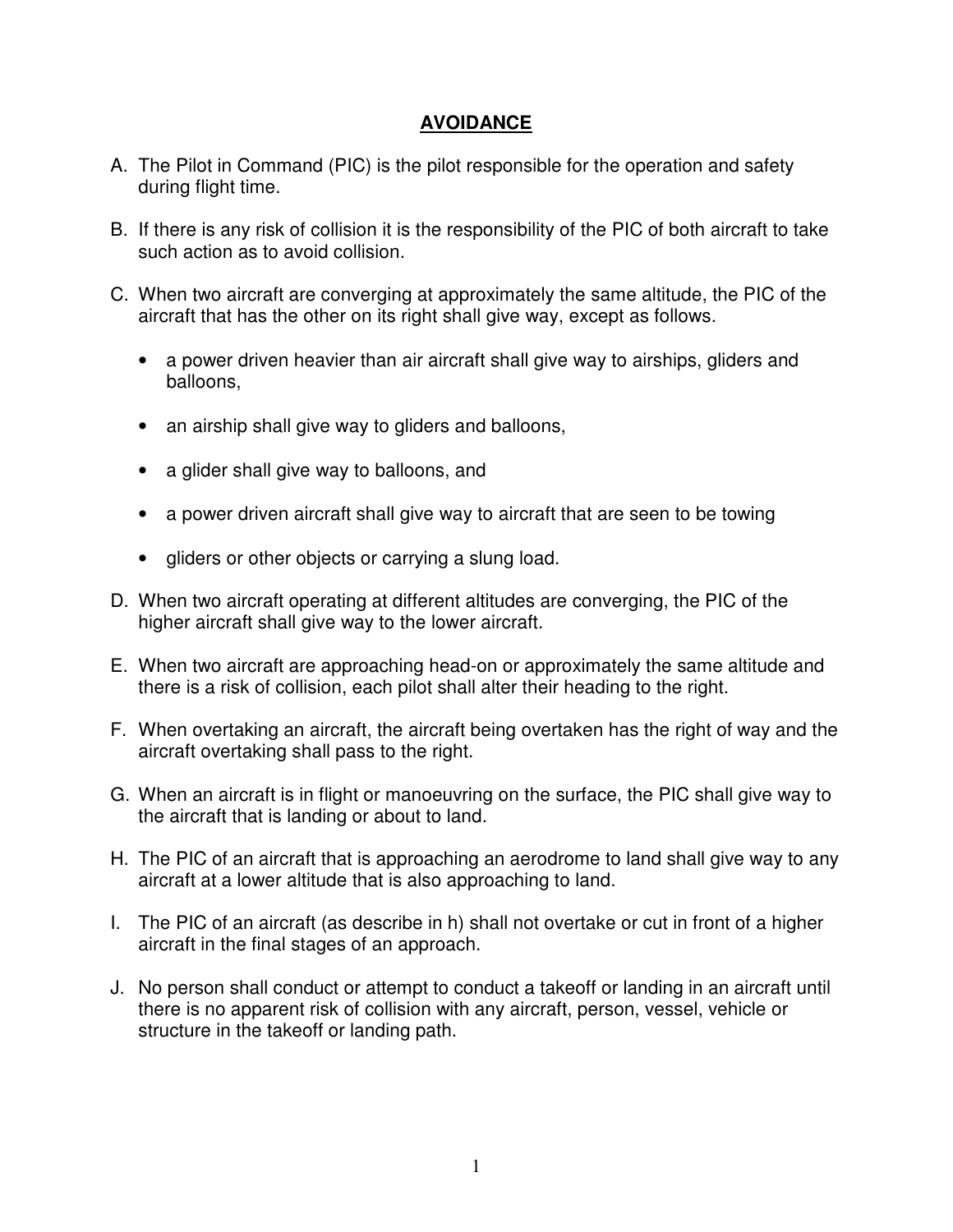### **AIRCRAFT LIGHTS**

Right wing green light visible 110° for 2 miles Left wing red light visible 110° for 2 miles Tail **Tail** white light visible 140° for 2 miles Anti-collision white or red light visible 360°

### **FLIGHT PLAN**

- i. A VFR flight plan must be filed for all flight traveling more than 25NM from the departure aerodrome.
- ii. The purpose of the flight plan is to inform people where you are going and when you will be back.
- iii. Should be filed with an ATC or FSS.
- iv. Flight plans must be closed within **1 hour** after landing.

#### **FLIGHT ITINERARY**

- i. A VFR flight itinerary may replace a flight plan and must be filed for all flights travelling more than 25NM from the departure aerodrome.
- ii. The purpose of a flight itinerary is to describe the route the pilot plans to take.
- iii. Should be filed with a responsible person.
- iv. Flight itinerary must be closed within **24 hours** after landing.

#### **CRUISING ALTITUDES**

- i. Flight altitudes must always be followed regardless if a flight plan has been filed.
- ii. Altitudes below 18,000 feet are stated in thousands.
- iii. Altitudes above 18,000 feet are referred to as flight levels.
- iv. Altitudes are measured from MSL.